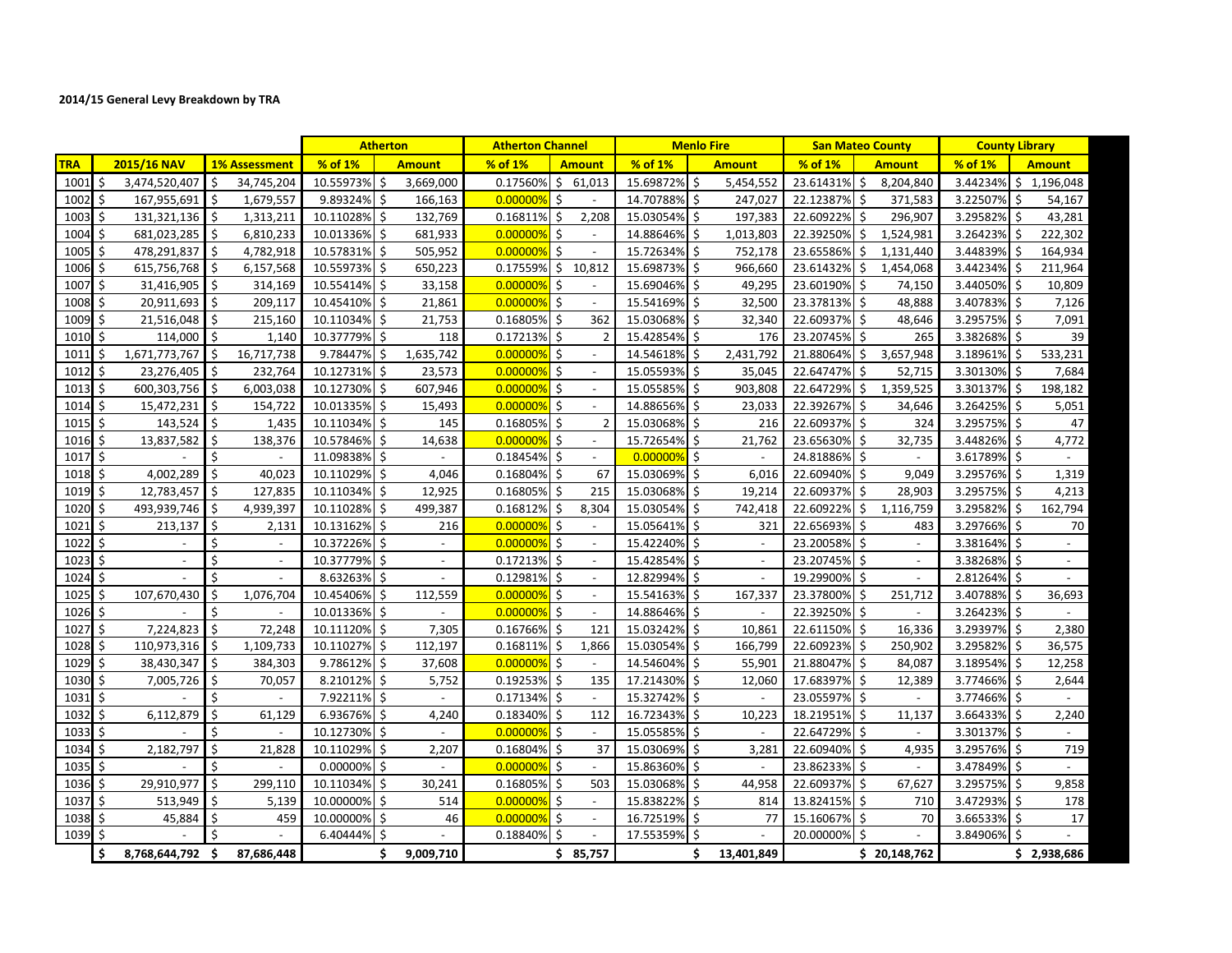## **2014/15 General Levy Breakdown by TRA**

|              |                         |                               | <b>County Education Tax</b> |                          | <b>Sequoia High</b> |                                | <b>MP City Elementary</b> |                                | <b>Las Lomitas Elementary</b> |                                  | <b>Redwood City Elementary</b> |                                                |
|--------------|-------------------------|-------------------------------|-----------------------------|--------------------------|---------------------|--------------------------------|---------------------------|--------------------------------|-------------------------------|----------------------------------|--------------------------------|------------------------------------------------|
| <b>TRA</b>   | 2015/16 NAV             | <b>1% Assessment</b>          | % of 1%                     | <b>Amount</b>            | % of 1%             | <b>Amount</b>                  | % of 1%                   | <b>Amount</b>                  | % of 1%                       | <b>Amount</b>                    | % of 1%                        | <b>Amount</b>                                  |
| $1001 \,$ \$ | 3,474,520,407           | Ŝ.<br>34,745,204              | 3.51644%                    | \$1,221,794              | 15.56014%           | Ś.<br>5,406,402                | 16.63709%                 | \$5,780,591                    | 0.00000%                      | Ś.<br>$\sim$                     | 0.00000%                       | $\mathsf{S}$                                   |
| 1002         | l s<br>167,955,691      | Ŝ.<br>1,679,557               | 3.29449%                    | 55,333<br>Ŝ.             | 14.57804%           | Ŝ.<br>244,846                  | 0.00000%                  | \$                             | 0.00000%                      | $\cdot$ \$<br>$\sim$             | 22.06320% \$                   | 370,564                                        |
| 1003         | ۱s<br>131,321,136       | $\ddot{\zeta}$<br>1,313,211   | 3.36676%                    | Ś<br>44,213              | 14.89785%           | 195,640<br>Ŝ                   | 0.00000%                  | Ś.<br>$\overline{\phantom{a}}$ | 20.18530%                     | 265,076<br>Ŝ                     | 0.00000%                       | Ŝ.                                             |
| $1004$ \$    | 681,023,285             | <b>1</b> \$<br>6,810,233      | 3.33449%                    | \$<br>227,087            | 14.75505%           | \$<br>1,004,853                | $0.00000\%$ \$            |                                | 19.99179%                     | \$1,361,487                      | $0.00000\%$ \$                 |                                                |
| $1005$ \$    | 478,291,837             | S.<br>4,782,918               | 3.52262%                    | \$<br>168,484            | 15.58751%           | \$<br>745,538                  | 16.66636%                 | \$<br>797,138                  | 0.00000%                      | Ŝ.                               | 0.00000%                       | S.                                             |
| 1006 \$      | 615,756,768 \$          | 6,157,568                     | 3.51643%                    | \$<br>216,527            | 15.56014% \$        | 958,126                        | 16.63710%                 | \$<br>1,024,441                | 0.00000%                      | l\$<br>$\sim$                    | 0.00000%                       | l \$<br>$\sim$                                 |
| 1007         | Ś.<br>31,416,905        | -\$<br>314,169                | 3.51453%                    | \$<br>11,042             | 15.55195% \$        | 48,859                         | 16.62830%                 | Ś<br>52,241                    | 0.00000%                      | S.<br>$\sim$                     | 0.00000%                       | l \$<br>$\overline{\phantom{a}}$               |
| $1008$ \$    | 20,911,693              | 5<br>209,117                  | 3.48122% \$                 | 7,280                    | 15.40450% \$        | 32,213                         | 16.47063%                 | S.<br>34,443                   | $0.00000\%$ \$                | $\overline{\phantom{a}}$         | 0.00000%                       | l\$                                            |
| 1009S        | 21,516,048              | Ś.<br>215,160                 | 3.36668%                    | Ŝ.<br>7,244              | 14.89791% \$        | 32,054                         | 0.00000%                  | Ś.                             | 20.18551% \$                  | 43,431                           | 0.00000%                       | l \$<br>$\overline{\phantom{a}}$               |
| 1010 \$      | 114,000                 | Ŝ.<br>1,140                   | 3.45508%                    | Ŝ.<br>39                 | 15.29188% \$        | 174                            | 16.35049%                 | Ś.<br>186                      | 0.00000%                      | l \$<br>$\sim$                   | 0.00000%                       | l \$                                           |
| 1011         | 1,671,773,767<br>Ŝ.     | 16,717,738<br>Ŝ.              | 3.25827%                    | \$<br>544,709            | 14.41777%           | 2,410,325<br>\$                | 0.00000%                  | \$<br>$\overline{\phantom{a}}$ | 0.00000%                      | l \$<br>$\blacksquare$           | 21.82061% \$                   | 3,647,912                                      |
| $1012 \,$ \$ | 23,276,405              | l \$<br>232,764               | 3.37230% \$                 | 7,850                    | 14.92300% \$        | 34,735                         | 0.00000%                  | S.                             | 20.21939%                     | Ś<br>47,063                      | 0.00000%                       | l \$                                           |
| $1013 \,$ \$ | 600,303,756             | 5 ا<br>6,003,038              | 3.37244%                    | \$<br>202,449            | 14.92294%           | \$<br>895,830                  | 0.00000%                  | \$                             | 20.21928%                     | \$1,213,771                      | 0.00000%                       | l \$<br>$\blacksquare$                         |
| 1014         | \$<br>15,472,231        | Ś.<br>154,722                 | 3.33431%                    | \$<br>5,159              | 14.75514%           | 22,829<br>S                    | 0.00000%                  | \$                             | 19.99195%                     | 30,932<br>S                      | 0.00000%                       | \$                                             |
| $1015$ \$    | $143,524$ \$            | 1,435                         | 3.36668% \$                 | 48                       | 15.58762% \$        | 224                            | 0.00000%                  | $\zeta$<br>$\overline{a}$      | 20.18551%                     | 290                              | 0.00000%                       | l \$<br>$\overline{\phantom{a}}$               |
| $1016$ \$    | 13,837,582              | S.<br>138,376                 | 3.52243% \$                 | 4,874                    | 16.35383%           | 22,630<br>S.                   | 16.66650%                 | \$<br>23,062                   | 0.00000%                      | Ŝ.<br>$\overline{\phantom{a}}$   | 0.00000%                       | ۱\$                                            |
| $1017 \,$ \$ |                         | \$                            | 3.69577%\$                  |                          | 14.89795% \$        | $\sim$                         | $0.00000\%$ \$            |                                | 22.15804%                     | $\sim$                           | $0.00000\%$ \$                 |                                                |
| 10185        | 4,002,289               | S.<br>40,023                  | 3.36660% \$                 | 1,347                    | 14.89791% \$        | 5,963                          | $0.00000\%$ \$            |                                | 20.18539%                     | \$<br>8,079                      | 0.00000%                       | $\overline{\mathsf{S}}$                        |
| 1019 \$      | 12,783,457              | ۱s<br>127,835                 | 3.36668%                    | \$<br>4,304              | 14.89785%           | 19,045                         | 0.00000%                  | \$                             | 20.18551%                     | Ŝ.<br>25,804                     | 0.00000%                       | l \$<br>$\sim$                                 |
| 1020         | Ś<br>493,939,746        | S.<br>4,939,397               | 3.36676%                    | \$<br>166,298            | 14.92624%           | 737,266<br>Ŝ                   | 0.00000%                  | Ś<br>$\overline{\phantom{a}}$  | 20.18528%                     | 997,031                          | 0.00000%                       | $\mathsf{\hat{S}}$<br>$\overline{\phantom{a}}$ |
| 1021         | -Ś<br>213,137           | Ŝ.<br>2,131                   | 3.36997%\$                  | 72                       | 15.28843% \$        | 326                            | 0.00000%                  | Ŝ.                             | 20.22708%                     | 431                              | 0.00000%                       | l \$                                           |
| 1022         | - Ś                     | \$                            | 3.45066% \$                 |                          | 15.29188% \$        |                                | 16.34393%                 | Ŝ.                             | 0.00000%                      | $\mathsf{S}$<br>$\sim$           | 0.00000%                       | l \$<br>$\sim$                                 |
| $1023$ \$    | $\mathcal{L}$           | Ś<br>$\overline{\phantom{a}}$ | 3.45508% \$                 |                          | 12.72177% \$        |                                | 16.35049% \$              |                                | 0.00000%                      | l \$<br>$\overline{\phantom{a}}$ | 0.00000%                       | l \$<br>$\sim$                                 |
| 1024 \$      |                         | Ś<br>$\overline{\phantom{a}}$ | 2.85591%\$                  | $\overline{\phantom{a}}$ | 15.40443% \$        | $\sim$                         | 0.00000%                  | \$<br>$\overline{\phantom{a}}$ | 0.00000%                      | l \$<br>$\blacksquare$           | 0.00000%                       | l \$<br>$\overline{\phantom{a}}$               |
| 1025         | l \$<br>107,670,430     | \$<br>1,076,704               | 3.48123% \$                 | 37,483                   | 14.75505%           | 158,868<br>S.                  | 16.47060%                 | \$<br>177,340                  | 0.00000%                      | l \$<br>$\overline{\phantom{a}}$ | 0.00000%                       | l \$                                           |
| $1026$ \$    |                         | Ś.                            | 3.33449%                    | \$                       | 14.89928% \$        |                                | 0.00000%                  | \$                             | 19.99179% \$                  | $\overline{\phantom{a}}$         | 0.00000%                       | l \$<br>$\blacksquare$                         |
| 1027         | l \$<br>7,224,823       | Ś.<br>72,248                  | 3.36547%                    | \$<br>2,431              | 14.89786%           | 10,763<br>Ś.                   | 0.00000%                  | \$                             | 20.18787%                     | 14,585<br>Ŝ.                     | 0.00000%                       | $\mathsf{\hat{S}}$                             |
| 1028 \$      | 110,973,316 \$          | 1,109,733                     | 3.36675% \$                 | 37,362                   | 14.41764%           | Ŝ.<br>159,997                  | 0.00000%                  | Ś<br>$\overline{\phantom{a}}$  | 20.18529%                     | Ŝ.<br>224,003                    | 0.00000%                       | S.<br>$\overline{\phantom{a}}$                 |
| 1029         | -\$<br>38,430,347       | \$<br>384,303                 | 3.25812%                    | \$<br>12,521             | 17.06234%           | \$<br>65,571                   | 0.00000%                  | \$<br>$\overline{\phantom{a}}$ | 0.00000%                      | -\$<br>$\overline{\phantom{a}}$  | 21.82036% \$                   | 83,856                                         |
| 1030         | 7,005,726<br>-\$        | \$<br>70,057                  | 3.85591%                    | \$<br>2,701              | 15.19224%           | \$.<br>10,643                  | 18.24326%                 | \$<br>12,781                   | 0.00000%                      | \$<br>$\blacksquare$             | 0.00000%                       | Ŝ.<br>$\overline{a}$                           |
| $1031 \;$ \$ |                         | Ś                             | 3.43260%                    | \$                       | 16.57746%           | \$<br>$\overline{\phantom{a}}$ | 0.00000%                  | \$                             | 20.58419%                     | \$                               | 0.00000%                       | l \$                                           |
| 1032         | l ś<br>6,112,879        | Ŝ.<br>61,129                  | 3.74294%                    | \$<br>2,288              | 14.92294% \$        | 9,122                          | $0.00000\%$ \$            |                                | 22.46135%                     | 13,730<br>Ŝ.                     | 0.00000%                       | l \$<br>$\sim$                                 |
| 1033         | l \$                    | \$                            | 3.37244% \$                 | $\overline{\phantom{a}}$ | 14.89795% \$        | $\sim$                         | 0.00000%                  | \$<br>$\sim$                   | 20.21928% \$                  | $\blacksquare$                   | 0.00000%                       | l \$<br>$\overline{a}$                         |
| 1034 \$      | 2,182,797               | Ŝ.<br>21,828                  | 3.36660% \$                 | 735                      | 15.72356%           | \$<br>3,432                    | $0.00000\%$ \$            |                                | 20.18539% \$                  | 4,406                            | 0.00000%                       | l \$                                           |
| 1035         | ۱Ś                      | Ś.                            | 3.55337%                    | Ŝ.                       | 14.89791% \$        |                                | 0.00000%                  | Ś.                             | 0.00000%                      | Ŝ.                               | 23.79690% \$                   | $\overline{a}$                                 |
| $1036$ \$    | 29,910,977              | $\mathsf{\dot{S}}$<br>299,110 | 3.36668%                    | \$<br>10,070             | 15.69841%           | 46,955<br>-\$                  | 0.00000%                  | \$                             | 20.18551%                     | Ŝ.<br>60,377                     | 0.00000%                       | l \$                                           |
| 1037         | l s<br>513,949          | -\$<br>5,139                  | 3.54768% \$                 | 182                      | 16.57960% \$        | 852                            | 0.00000%                  | \$<br>$\overline{\phantom{a}}$ | 0.00000%                      | \$<br>$\sim$                     | 23.75882% \$                   | 1,221                                          |
| 1038 \$      | 45,884                  | ۱\$<br>459                    | 3.74240% \$                 | 17                       | 17.39863% \$        | 80                             | $ 0.00000\% $ \$          |                                | 22.46296%                     | 103                              | 0.00000%                       | l\$                                            |
| $1039$ \$    |                         | Ś.                            | 3.93191%                    | \$                       | 18.60283% \$        |                                | 18.60283%                 | \$                             | 0.00000%                      | Ŝ.                               | 0.00000%                       | l \$                                           |
|              | \$.<br>8,768,644,792 \$ | 87,686,448                    |                             | \$3,001,942              |                     | \$13,284,166                   |                           | \$7,902,223                    |                               | \$4,310,600                      |                                | \$<br>4,103,554                                |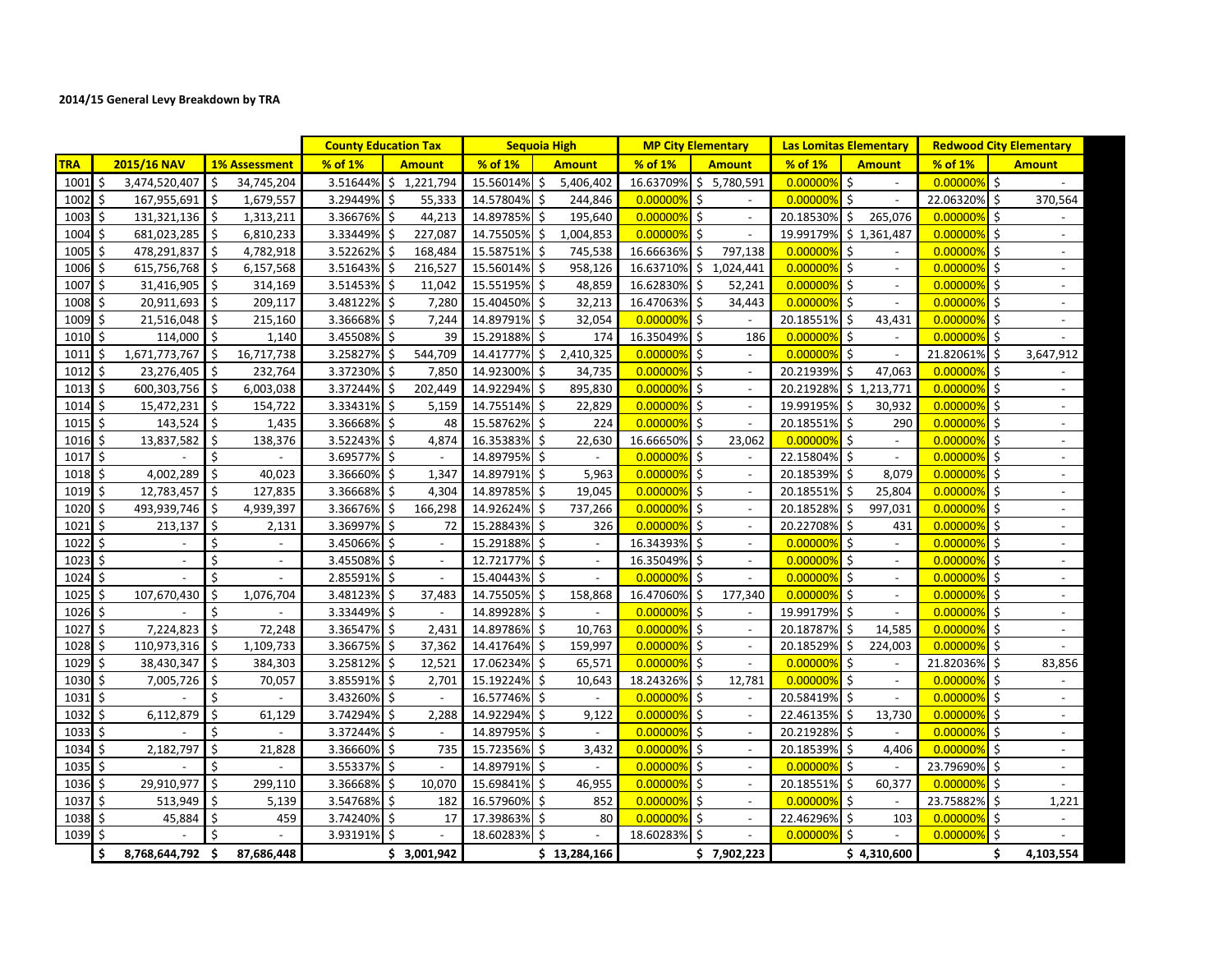## **2014/15 General Levy Breakdown by TRA**

|                  |                        |                      | <b>SM Junior College</b>                |                      | <b>Sequoia Hospital</b>        | <b>Mid-Pen Open Space</b> |                                | <b>Mosquito Abatement</b> |                          | <b>County Harbor</b> |                                |
|------------------|------------------------|----------------------|-----------------------------------------|----------------------|--------------------------------|---------------------------|--------------------------------|---------------------------|--------------------------|----------------------|--------------------------------|
| <b>TRA</b>       | 2015/16 NAV            | <b>1% Assessment</b> | % of 1%<br><b>Amount</b>                | % of 1%              | <b>Amount</b>                  | % of 1%                   | <b>Amount</b>                  | % of 1%                   | <b>Amount</b>            | % of 1%              | <b>Amount</b>                  |
| 1001             | Ŝ.<br>3,474,520,407    | \$<br>34,745,204     | \$2,347,730<br>6.75699%                 | 1.45832%             | \$<br>506,696                  | 1.82963%                  | Ŝ.<br>635,709                  | 0.19122%                  | Ŝ.<br>66,440             | 0.35126%             | \$<br>122,046                  |
| 1002             | -Ś<br>167,955,691      | 1,679,557<br>Ŝ.      | Ŝ.<br>106,325<br>6.33051%               | 1.36627%             | Ŝ.<br>22,947                   | 1.71414%                  | Ś<br>28,790                    | 0.17915%                  | $\frac{1}{2}$<br>3,009   | 0.32908%             | Ŝ.<br>5,527                    |
| 1003             | \$<br>131,321,136      | -\$<br>1,313,211     | 6.46939%<br>84,957                      | 1.39624% \$          | 18,336                         | 1.75175%                  | \$<br>23,004                   | 0.18307%                  | Ŝ.<br>2,404              | 0.33631%             | \$<br>4,416                    |
| 1004             | 681,023,285<br>-\$     | -\$<br>6,810,233     | 6.40738%<br>436,357<br>\$               | 1.38287% \$          | 94,177                         | 1.73496%                  | 118,155<br>\$                  | 0.18132%                  | 12,348<br>\$             | 0.33309%             | 22,684<br>\$                   |
| 1005             | Ŝ.<br>478,291,837      | -\$<br>4,782,918     | 6.76887%<br>Ś<br>323,750                | 1.46089%             | -\$<br>69,873                  | 1.83285%                  | Ś<br>87,664                    | 0.19155%                  | S.<br>9,162              | 0.35187%             | \$<br>16,830                   |
| 1006             | l \$<br>615,756,768    | -\$<br>6,157,568     | $6.75699\%$ \$<br>416,066               | 1.45832%             | 89,797<br>-\$                  | 1.82963%                  | -\$<br>112,661                 | 0.19121%                  | l \$<br>11,774           | 0.35126%             | 21,629<br>-\$                  |
| 1007             | Ŝ.<br>31,416,905       | Ŝ.<br>314,169        | 6.75342%<br>21,217<br>Ś                 | 1.45753% \$          | 4,579                          | 1.82866%                  | 5,745<br>Ŝ.                    | $0.19110\%$ \$            | 600                      | 0.35103%             | -\$<br>1,103                   |
| $1008 \, \simeq$ | 20,911,693             | 209,117<br>\$        | 6.68942% \$<br>13,989                   | 1.44365%             | -\$<br>3,019                   | 1.81126%                  | 3,788<br>\$                    | 0.18929%                  | 396<br>\$                | 0.34768%             | 727<br>\$                      |
| 1009             | 21,516,048             | 215,160<br>-\$       | 6.46940%<br>Ś<br>13,920                 | 1.39616%             | 3,004<br>Ŝ.                    | 1.75166%                  | Ś<br>3,769                     | 0.18296%                  | 394<br>-Ś                | 0.33622%             | 723<br>Ŝ.                      |
| 1010             | Ś<br>114,000           | Ŝ.<br>1,140          | 6.64052% \$                             | 76<br>1.43315%       | 16<br>-\$                      | 1.79809%                  | \$<br>20                       | 0.18764%                  | Ŝ.<br>$\overline{2}$     | 0.34499%             | $\overline{4}$<br>\$           |
| 1011             | 1,671,773,767<br>Ŝ.    | Ŝ.<br>16,717,738     | 6.26092%<br>\$1,046,684                 | 1.35126%             | 225,900<br>-Ś                  | 1.69530%                  | 283,416<br>Ŝ.                  | 0.17718%                  | Ŝ.<br>29,620             | 0.32547%             | Ś<br>54,411                    |
| 1012             | Ŝ.<br>23,276,405       | 232,764<br>-\$       | 6.48029%<br>Ŝ.<br>15,084                | 1.39855%             | 3,255<br>-Ś                    | 1.75468%                  | -Ś<br>4,084                    | 0.18332%                  | -\$<br>427               | 0.33686%             | \$<br>784                      |
| 1013             | 600,303,756<br>-\$     | -\$<br>6,003,038     | \$<br>389,014<br>6.48028%               | 1.39860%             | 83,958<br>-\$                  | 1.75470%                  | 105,335<br>\$                  | 0.18338%                  | Ŝ.<br>11,008             | 0.33687%             | \$<br>20,222                   |
| 1014             | \$<br>15,472,231       | Ŝ.<br>154,722        | 9,914<br>6.40735%<br>Ŝ.                 | 1.38288%             | Ŝ.<br>2,140                    | 1.73489%                  | Ś.<br>2,684                    | 0.18122%                  | Ŝ.<br>280                | 0.33305%             | \$<br>515                      |
| 1015             | Ŝ.<br>143,524          | 5 ا<br>1,435         | 6.46940% \$                             | 1.39616%<br>93       | - Ś<br>20                      | 1.75166%                  | S.<br>25                       | 0.18296%                  | ۱Ś<br>3                  | 0.33622%             | Ś.<br>5                        |
| 1016             | 13,837,582<br>\$.      | Ŝ.<br>138,376        | 6.76876%<br>9,366<br>\$                 | 1.46067%             | -\$<br>2,021                   | 1.83279%                  | 2,536<br>\$                    | 0.19151%                  | 265<br>-\$               | 0.35177%             | \$<br>487                      |
| 1017             | -Ś                     | Ŝ.                   | 7.10162% \$<br>$\sim$                   | 1.53268%             | Ŝ.<br>$\sim$                   | 1.92293%                  | Ŝ.<br>$\overline{\phantom{a}}$ | 0.20096%                  | Ŝ.<br>$\blacksquare$     | 0.36916%             | -\$                            |
| 1018             | 4,002,289              | 40,023               | 2,589<br>6.46938%<br>\$                 | 1.39623%             | -\$<br>559                     | 1.75173%                  | \$<br>701                      | 0.18299%                  | 73<br>Ŝ.                 | 0.33620%             | 135<br>\$                      |
| 1019             | \$<br>12,783,457       | -\$<br>127,835       | \$<br>8,270<br>6.46940%                 | 1.39616%             | -\$<br>1,785                   | 1.75166%                  | \$<br>2,239                    | 0.18296%                  | 234<br>Ŝ.                | 0.33622%             | \$<br>430                      |
| 1020             | 493,939,746<br>Ś       | -\$<br>4,939,397     | 6.46939%<br>\$<br>319,549               | 1.39625% \$          | 68,966                         | 1.75175%                  | $\zeta$<br>86,526              | 0.18308% \$               | 9,043                    | 0.33631%             | \$<br>16,612                   |
| 1021             | -\$<br>213,137         | -\$<br>2,131         | 6.47961%   \$                           | 138<br>1.39572%      | -\$<br>30                      | 1.75007%                  | -\$<br>37                      | 0.18079%                  | -\$<br>4                 | 0.33266%             | $\overline{7}$<br>-\$          |
| 1022             | Ŝ.                     | Ś.                   | 6.63744% \$<br>$\blacksquare$           | 1.42898%             | -\$                            | 1.79434%                  | S.                             | 0.18674%                  | Ŝ.                       | 0.34507%             | -\$                            |
| 1023             | \$<br>$\mathbb{L}^2$   | Ś.<br>$\blacksquare$ | $\mathbb{L}$<br>6.64052% \$             | 1.43315%             | \$<br>$\overline{a}$           | 1.79809%                  | S.<br>$\mathbb{L}$             | $0.18764\%$               | $\overline{a}$           | 0.34499%             | \$<br>$\overline{\phantom{a}}$ |
| 1024             | Ŝ.                     |                      | 5.51709% \$<br>$\overline{\phantom{a}}$ | 0.00000%             | S.<br>$\overline{\phantom{a}}$ | 1.49286%                  | \$<br>$\overline{\phantom{a}}$ | $0.15145\%$ \$            | $\overline{\phantom{a}}$ | 0.28126%             | -\$<br>$\blacksquare$          |
| 1025             | 107,670,430<br>\$      | S.<br>1,076,704      | 6.68937% \$<br>72,025                   | 1.44372%             | -\$<br>15,545                  | 1.81132%                  | \$<br>19,503                   | 0.18930%                  | \$<br>2,038              | 0.34774%             | \$<br>3,744                    |
| 1026             | Ś.                     | Ŝ.                   | 6.40738% \$                             | 1.38287%             | Ŝ.                             | 1.73496%                  | -Ś<br>$\overline{\phantom{a}}$ | 0.18132%                  | Ŝ.                       | 0.33309%             | -Ś                             |
| 1027             | Ś.<br>7,224,823        | Ŝ.<br>72,248         | 6.46959% \$<br>4,674                    | 1.39550%             | -Ś<br>1,008                    | 1.75054%                  | Ś.<br>1,265                    | 0.18245%                  | Ŝ.<br>132                | 0.33531%             | -Ś<br>242                      |
| 1028             | \$<br>110,973,316      | -\$<br>1,109,733     | 6.46939%<br>Ŝ.<br>71,793                | 1.39625%             | -\$<br>15,495                  | 1.75175%                  | Ś.<br>19,440                   | 0.18307%                  | \$<br>2,032              | 0.33631%             | \$<br>3,732                    |
| 1029             | \$<br>38,430,347       | -\$<br>384,303       | 6.26087% \$<br>24,061                   | 1.35117%             | -\$<br>5,193                   | 1.69520%                  | \$<br>6,515                    | 0.17704%                  | 680<br>-\$               | 0.32538%             | \$<br>1,250                    |
| 1030             | \$<br>7,005,726        | -\$<br>70,057        | 7.40932%<br>$\ddot{\zeta}$<br>5,191     | 1.59909%             | Ŝ.<br>1,120                    | 2.00625%                  | Ŝ.<br>1,406                    | 0.20967%                  | Ŝ.<br>147                | 0.38516%             | Ś.<br>270                      |
| 1031             | \$                     |                      | 6.59719% \$                             | 1.42373%             | -Ś                             | 1.78605%                  | -Ś                             | 0.18666%                  | -\$                      | 0.34267%             | -\$                            |
| 1032             | Ś<br>6,112,879         | Ŝ.<br>61,129         | 7.19766% \$<br>4,400                    | 1.55332%             | -Ś<br>950                      | 1.94633%                  | Ŝ.<br>1,190                    | 0.20212%                  | Ŝ.<br>124                | 0.37055%             | Ŝ.<br>227                      |
| 1033             | \$                     | \$                   | 6.58028% \$                             | 1.39860%             | \$                             | 1.75470%                  | \$                             | 0.18338%                  | \$                       | 0.33687%             | \$                             |
| 1034             | \$<br>2,182,797        | \$<br>21,828         | 6.46938% \$<br>1,412                    | 1.39623%             | -\$<br>305                     | 1.75173%                  | Ŝ.<br>382                      | 0.18299%                  | Ŝ.<br>40                 | 0.33620%             | 73<br>\$                       |
| 1035             | Ŝ.                     |                      | 6.82796%<br>Ś.                          | 1.47564%             | -\$                            | 1.84884%                  | \$                             | 0.19323%                  | Ŝ.                       | 0.35495%             | \$                             |
| 1036             | 29,910,977<br>l \$     | Ŝ.<br>299,110        | 19,351<br>6.46940%<br>\$                | 1.39616%             | -\$<br>4,176                   | 1.75166%                  | \$<br>5,239                    | 0.18296%                  | Ŝ.<br>547                | 0.33622%             | Ŝ.<br>1,006                    |
| 1037             | Ŝ.<br>513,949          | Ŝ.<br>5,139          | 6.81703% \$                             | 1.47128%<br>350      | -\$<br>76                      | 1.84589%                  | \$<br>95                       | 0.19292%                  | Ŝ.<br>10                 | 0.35438%             | \$<br>18                       |
| $1038$ \$        | 45,884                 | 459<br>-\$           | 7.19791% \$                             | 33<br>$1.55006\%$ \$ | 7                              | 1.94827%                  | \$<br>9                        | $0.20125\%$ \$            | 1                        | 0.37253%             | $\overline{2}$<br>\$           |
| 1039 \$          |                        | Ś                    | \$<br>7.55535%                          | 1.63062%             | Ŝ.                             | 2.04579%                  | \$                             | 0.21381%                  | \$                       | 0.39276%             | \$                             |
|                  | \$<br>8,768,644,792 \$ | 87,686,448           | \$5,768,376                             |                      | \$1,244,952                    |                           | \$1,561,931                    |                           | \$<br>163,237            |                      | \$<br>299,862                  |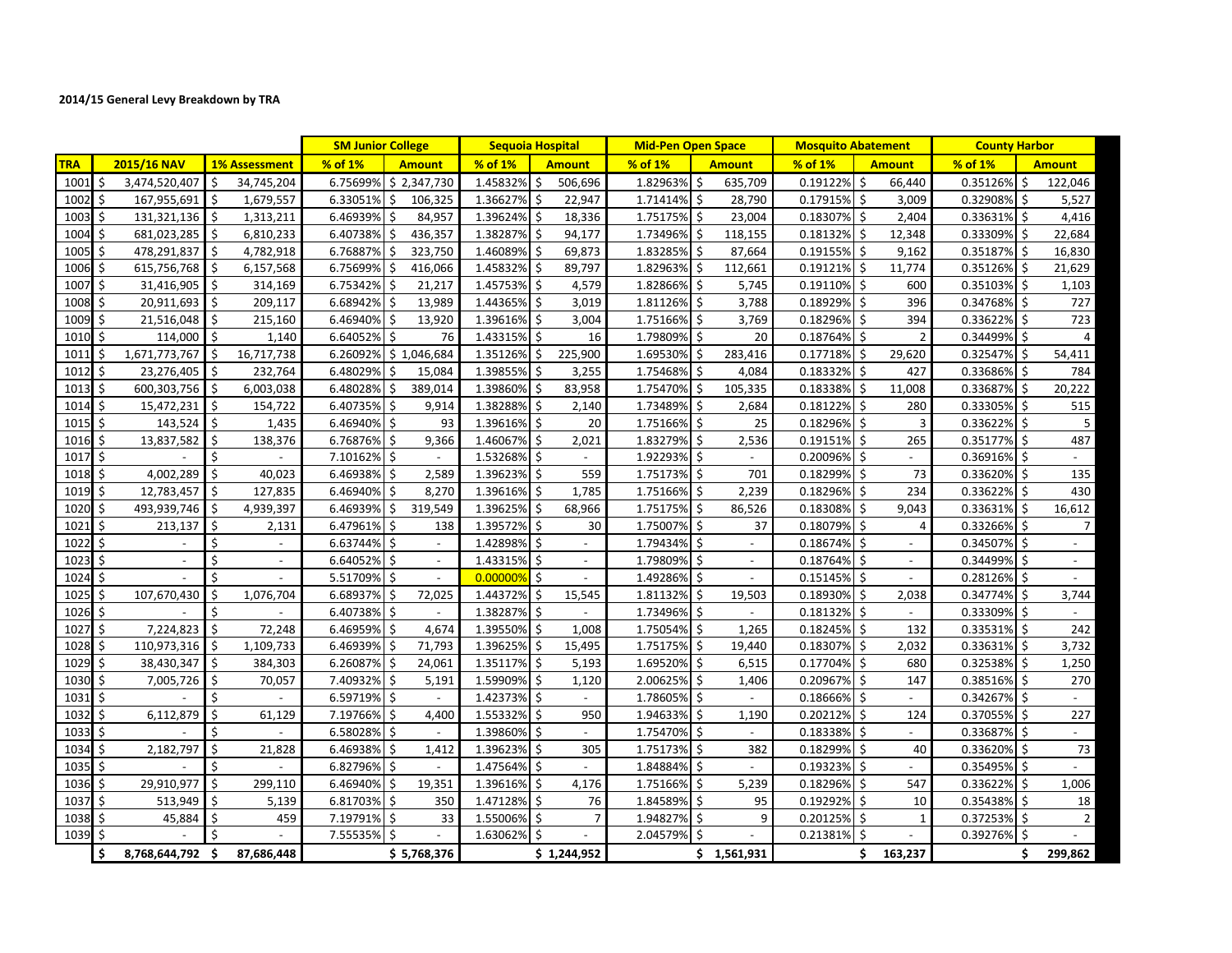## **2014/15 General Levy Breakdown by TRA**

|                  |                                |                               | <b>Bay Area Air Pollution</b> |                             | <b>Fair Oaks Sewer</b> |                                                 | <b>San Francisquito Creek Fl Zn 1</b> |                                | <b>Menlo Park Lighting</b> |                                 |          | <b>County Fire Protection</b>       |
|------------------|--------------------------------|-------------------------------|-------------------------------|-----------------------------|------------------------|-------------------------------------------------|---------------------------------------|--------------------------------|----------------------------|---------------------------------|----------|-------------------------------------|
| <b>TRA</b>       | 2015/16 NAV                    | <b>1% Assessment</b>          | % of 1%                       | <b>Amount</b>               | % of 1%                | <b>Amount</b>                                   | % of 1%                               | <b>Amount</b>                  | % of 1%                    | <b>Amount</b>                   | % of 1%  | <b>Amount</b>                       |
| $1001 \,$ \$     | 3,474,520,407                  | Ś.<br>34,745,204              | Ŝ.<br>0.20822%                | 72,346                      | $0.00000\%$            |                                                 | 0.00000%                              | $\boldsymbol{\zeta}$           | $0.00000\%$ \$             | $\blacksquare$                  | 0.00000% | $\zeta$                             |
| 1002             | Ŝ.<br>167,955,691              | Ŝ.<br>1,679,557               | Ŝ.<br>0.19508%                | 3,276                       | 0.00000%               | $\zeta$<br>$\sim$                               | 0.00000%                              | \$<br>$\sim$                   | $0.00000\%$ \$             | $\overline{a}$                  | 0.00000% | Ŝ.<br>$\overline{a}$                |
| 1003             | \$<br>131,321,136 \$           | 1,313,211                     | Ś.<br>0.19936%                | 2,618                       | 0.00000%               | $\sqrt{5}$<br>$ \,$                             | 0.00000%                              | \$<br>$\overline{\phantom{a}}$ | $0.00000\%$ \$             | $\blacksquare$                  | 0.00000% | \$                                  |
| $1004 \,$ \$     | 681,023,285 \$                 | 6,810,233                     | $0.19745\%$ \$                | 13,447                      | 1.12506%               | \$<br>76,619                                    | 0.00000%                              | \$<br>$\sim$                   | $0.00000\%$ \$             | $\blacksquare$                  | 0.00000% | \$                                  |
| 1005             | S.<br>478,291,837              | \$<br>4,782,918               | Ś.<br>0.20859%                | 9,977                       | 0.00000%               | $\mathsf{\dot{S}}$                              | 0.00000%                              | \$                             | $0.00000\%$ \$             |                                 | 0.00000% | Ŝ.                                  |
| 1006             | \$<br>615,756,768 \$           | 6,157,568                     | \$<br>0.20822%                | 12,821                      | $0.00000\%$ \$         | $\blacksquare$                                  | 0.00000%                              | \$<br>$\sim$                   | $\boxed{0.00000\%}$ \$     | $\mathbf{r}$                    | 0.00000% | $\zeta$                             |
| 1007             | Ś.<br>31,416,905               | Ŝ.<br>314,169                 | Ś.<br>0.20809%                | 654                         | 0.00000%               | $\mathsf{\dot{S}}$<br>$\sim$                    | 0.22839%                              | \$<br>718                      | $0.00000\%$ \$             | $\overline{\phantom{a}}$        | 0.00000% | Ŝ.<br>$\overline{\phantom{a}}$      |
| 1008             | 20,911,693 \$<br>Ŝ.            | 209,117                       | 0.20606% \$                   | 431                         | 1.17454% \$            | 2,456                                           | 0.00000%                              | \$<br>$\sim$                   | $0.00000\%$ \$             | $\overline{\phantom{a}}$        | 0.00000% | $\zeta$                             |
| 1009             | Ŝ.<br>21,516,048               | Ŝ.<br>215,160                 | 0.19933%<br>Ŝ.                | 429                         | 0.00000%               | Ŝ.<br>$\overline{a}$                            | 0.00000%                              | Ŝ.                             | 0.00000%                   | l s<br>$\overline{\phantom{a}}$ | 0.00000% | Ŝ.                                  |
| 1010             | $\mathsf{\dot{S}}$<br>114,000  | Is.<br>1,140                  | Ŝ.<br>0.20463%                | $\overline{2}$              | $0.00000\%$ \$         |                                                 | 0.00000%                              | \$<br>$\sim$                   | 1.72495% \$                | 20                              | 0.00000% | Ś.                                  |
| 1011             | Ś.<br>1,671,773,767            | Ŝ.<br>16,717,738              | \$<br>0.19294%                | 32,255                      | 1.09935%               | \$<br>183,786                                   | 0.00000%                              | \$<br>$\sim$                   | $[0.00000\%]$ \$           | $\blacksquare$                  | 0.00000% | $\zeta$<br>$\overline{\phantom{a}}$ |
| 1012             | \$<br>23,276,405               | Ŝ.<br>232,764                 | 0.19960%<br>Ś.                | 465                         | 0.00000%               | \$<br>$\overline{\phantom{a}}$                  | 0.00000%                              | \$<br>$\overline{\phantom{a}}$ | $0.00000\%$ \$             | $\overline{\phantom{a}}$        | 0.00000% | \$                                  |
| 1013             | Ŝ.<br>600,303,756              | Ŝ.<br>6,003,038               | \$<br>0.19969%                | 11,987                      | 0.00000%               | -\$<br>$\sim$                                   | 0.00000%                              | \$<br>$\sim$                   | 0.00000%                   | S.<br>$\overline{\phantom{a}}$  | 0.00000% | Ŝ.                                  |
| 1014             | \$<br>15,472,231               | \$<br>154,722                 | 0.19743%<br>Ś.                | 305                         | 1.12495% \$            | 1,741                                           | 0.00000%                              | \$                             | 0.00000%                   | l\$                             | 0.00000% | Ŝ.                                  |
| $1015$ \$        | $143,524$ \$                   | 1,435                         | $0.19933\%$ \$                | 3                           | 0.00000%               | $\mathsf{S}$<br>$\overline{\phantom{a}}$        | 0.00000%                              | \$<br>$\overline{a}$           | $0.00000\%$ \$             | $\sim$                          | 0.00000% | \$<br>$\blacksquare$                |
| 1016             | \$<br>13,837,582               | Ŝ.<br>138,376                 | $0.20838\%$ \$                | 288                         | 0.00000%               | $\sqrt{5}$<br>$\overline{\phantom{a}}$          | 0.00000%                              | \$<br>$\overline{\phantom{a}}$ | $0.00000\%$ \$             | $\blacksquare$                  | 0.00000% | $\zeta$                             |
| $1017$ \$        |                                | \$                            | $0.21880\%$ \$                | $\mathcal{L}_{\mathcal{A}}$ | $0.00000\%$ \$         | $\overline{\phantom{a}}$                        | 0.00000%                              | \$<br>$\overline{\phantom{a}}$ | $0.00000\%$ \$             | $\blacksquare$                  | 6.72645% | -\$                                 |
| 1018             | S.<br>4,002,289                | Ś.<br>40,023                  | 0.19934% \$                   | 80                          | 0.00000%               | \$<br>$\blacksquare$                            | 0.00000%                              | \$                             | $0.00000\%$ \$             | $\blacksquare$                  | 0.00000% | Ŝ.                                  |
| 1019             | Ś.<br>12,783,457               | $\ddot{\zeta}$<br>127,835     | 0.19933% \$                   | 255                         | 0.00000%               | $\ddot{\mathsf{S}}$<br>$\blacksquare$           | 0.00000%                              | \$<br>$\blacksquare$           | $0.00000\%$ \$             | $\mathbf{r}$                    | 0.00000% | $\zeta$                             |
| 1020             | \$<br>493,939,746              | S.<br>4,939,397               | Ś.<br>0.19936%                | 9,847                       | 0.00000%               | $\mathsf{\dot{S}}$<br>$\sim$                    | 0.00000%                              | \$<br>$\sim$                   | $0.00000\%$ \$             | $\overline{\phantom{a}}$        | 0.00000% | Ŝ.<br>$\overline{\phantom{a}}$      |
| 1021             | Ŝ.<br>213,137                  | Ŝ.<br>2,131                   | $0.19526\%$ \$                | 4                           | 0.00000%               | $\mathsf{\dot{S}}$<br>$\overline{\phantom{a}}$  | 0.00000%                              | \$<br>$\sim$                   | $0.00000\%$ \$             | $\overline{\phantom{a}}$        | 0.00000% | Ŝ.                                  |
| 1022             | Ŝ.<br>$\overline{\phantom{a}}$ | Ś<br>$\overline{\phantom{a}}$ | 0.20298% \$                   |                             | 0.00000%               | -\$<br>$\overline{a}$                           | 0.22328%                              | \$<br>$\overline{\phantom{a}}$ | 1.72127%                   | Ŝ.<br>$\sim$                    | 0.00000% | Ŝ.                                  |
| 1023             | $\mathsf{\dot{S}}$<br>$\omega$ | \$<br>$\blacksquare$          | 0.20463% \$                   | $\overline{\phantom{a}}$    | 0.00000%               | $\ddot{\mathsf{S}}$<br>$\overline{\phantom{a}}$ | 0.00000%                              | \$<br>$\sim$                   | 1.72495% \$                |                                 | 0.00000% | Ŝ.                                  |
| $1024 \;$ \$     |                                | Ś<br>$\overline{\phantom{a}}$ | 0.15145% \$                   | $\sim$                      | 0.00000%               | $\mathsf{\dot{S}}$<br>$ \,$                     | 0.00000%                              | \$<br>$\sim$                   | 1.42795% \$                | $\overline{\phantom{a}}$        | 0.00000% | S.                                  |
| 1025             | Ŝ.<br>107,670,430              | Ś.<br>1,076,704               | S.<br>0.20614%                | 2,220                       | 1.17458%               | \$<br>12,647                                    | 0.00000%                              | \$<br>$\overline{\phantom{a}}$ | $0.00000\%$ \$             | $\overline{\phantom{a}}$        | 0.00000% | $\ddot{\varsigma}$                  |
| $1026$ \$        |                                | Ś                             | $0.19745\%$                   | $\sim$                      | 1.12506%               | -\$<br>$\sim$                                   | 0.00000%                              | \$                             | 0.00000%                   | l\$<br>$\sim$                   | 0.00000% | -\$                                 |
| 1027             | 7,224,823<br>Ŝ.                | \$<br>72,248                  | 0.19724%<br>Ŝ.                | 143                         | 0.00000%               | \$                                              | 0.00000%                              | \$                             | 0.00000%                   | S.                              | 0.00000% | Ŝ.                                  |
| 1028             | Ŝ.<br>110,973,316 \$           | 1,109,733                     | $0.19936\%$ \$                | 2,212                       | 0.00000%               | -\$<br>$\sim$                                   | 0.00000%                              | Ś<br>$\sim$                    | $0.00000\%$ \$             | $\blacksquare$                  | 0.00000% | Ŝ.<br>$\overline{\phantom{a}}$      |
| 1029             | \$<br>38,430,347               | \$<br>384,303                 | $0.19282\%$ \$                | 741                         | 1.09924%               | \$<br>4,224                                     | 0.00000%                              | \$<br>$\overline{\phantom{a}}$ | $0.00000\%$ \$             |                                 | 0.00000% | \$                                  |
| 1030             | \$<br>7,005,726                | Ŝ.<br>70,057                  | $0.22831\%$                   | 160                         | 0.00000%               | \$<br>$\sim$                                    | 0.00000%                              | \$                             | 1.92510%                   | \$<br>1,349                     | 0.00000% | \$                                  |
| 1031             | -\$                            | Ś                             | 0.20317% \$                   | $\overline{\phantom{a}}$    | $0.00000\%$ \$         |                                                 | 0.00000%                              | \$                             | $0.00000\%$ \$             |                                 | 0.00000% | $\ddot{\varsigma}$                  |
| 1032             | Ś.<br>6,112,879                | $\mathsf{S}$<br>61,129        | 0.22083% \$                   | 135                         | $0.00000\%$ \$         | $\omega$                                        | 0.00000%                              | \$<br>$\sim$                   | $0.00000\%$ \$             | $\sim$                          | 0.00000% | $\zeta$<br>$\overline{a}$           |
| 1033             | \$                             | \$                            | 0.19969% \$                   | $\sim$                      | $0.00000\%$ \$         | $\sim$                                          | 0.00000%                              | \$<br>$\sim$                   | $0.00000\%$ \$             | $\blacksquare$                  | 0.00000% | $\zeta$<br>$\overline{\phantom{a}}$ |
| 1034 \$          | 2,182,797                      | $\ddot{\zeta}$<br>21,828      | $0.19934\%$ \$                | 44                          | 0.00000%               | $\mathsf{S}$<br>$\overline{\phantom{a}}$        | 0.00000%                              | \$<br>$\overline{\phantom{a}}$ | $0.00000\%$ \$             | $\blacksquare$                  | 0.00000% | $\zeta$                             |
| 1035             | Ŝ.                             | Ś.                            | 0.21041% \$                   |                             | 1.19892% \$            | $\overline{a}$                                  | 0.00000%                              | \$<br>$\overline{\phantom{a}}$ | $0.00000\%$ \$             | $\sim$                          | 0.00000% | Ŝ.                                  |
| 1036             | Ŝ.<br>29,910,977               | $\mathsf{\dot{S}}$<br>299,110 | 0.19933% \$                   | 596                         | 0.00000%               | \$                                              | 0.00000%                              | \$                             | $ 0.00000\% $ \$           |                                 | 0.00000% | S.                                  |
| 1037             | Ŝ.<br>513,949                  | \$<br>5,139                   | 0.21007% \$                   | 11                          | 1.19700%               | $\mathsf{S}$<br>62                              | 0.00000%                              | \$<br>$\sim$                   | 1.77122% \$                | 91                              | 0.00000% | S.                                  |
| $1038 \, \simeq$ | 45,884 \$                      | 459                           | 0.21838% \$                   | $\mathbf{1}$                | $0.00000\%$ \$         | $\overline{\phantom{a}}$                        | 0.00000%                              | \$<br>$\sim$                   | $0.00000\%$ \$             | $\overline{\phantom{a}}$        | 0.00000% | \$                                  |
| 1039 \$          |                                | Ś.                            | 0.23281% \$                   |                             | 0.00000%               | Ŝ.                                              | 0.00000%                              | \$                             | 0.00000%                   | l \$                            | 0.00000% | Ŝ.                                  |
|                  | \$<br>8,768,644,792 \$         | 87,686,448                    |                               | \$177,753                   |                        | \$281,535                                       |                                       | \$<br>718                      |                            | Ś.<br>1,459                     |          | Ś.                                  |